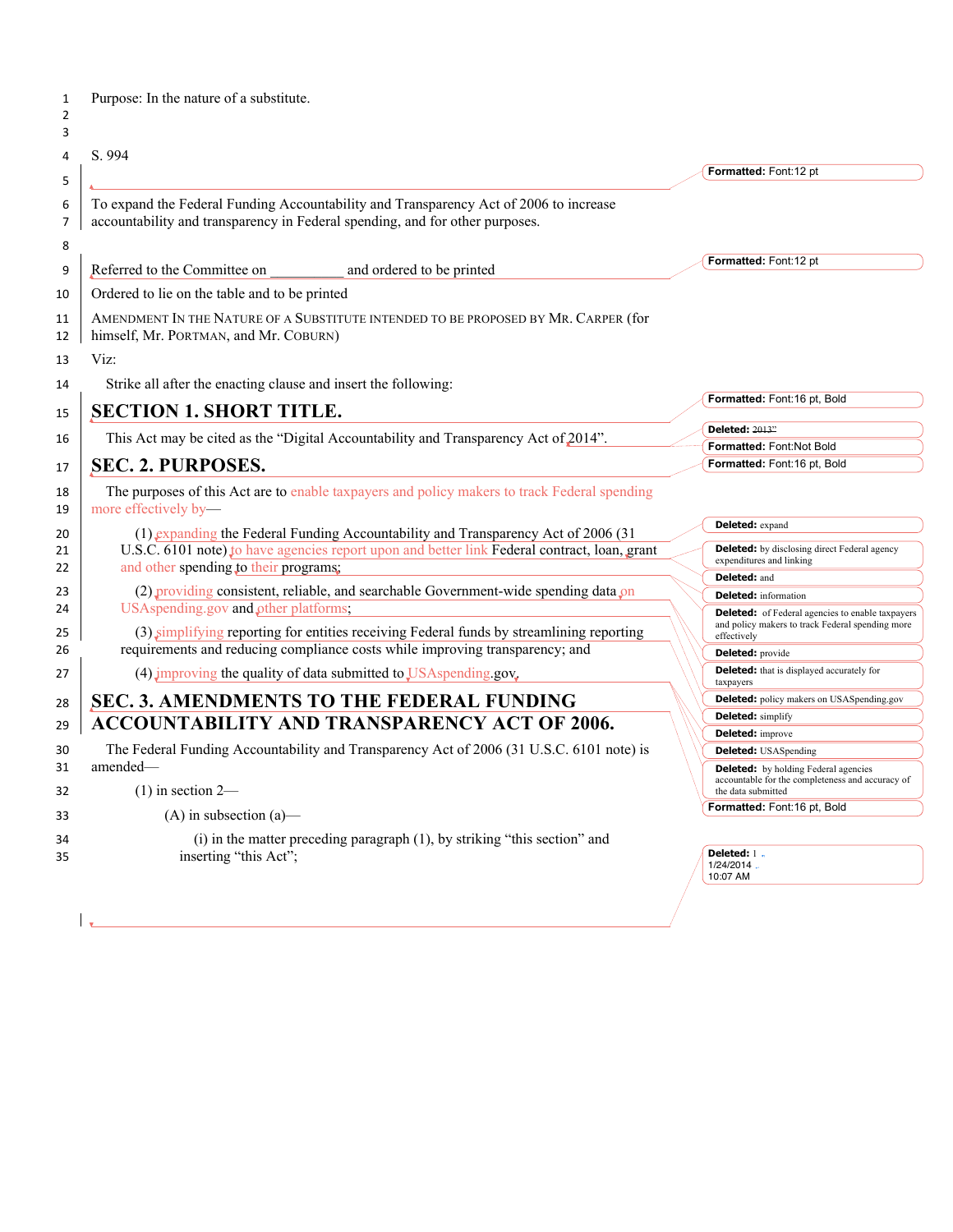| 1<br>2       | (ii) by redesignating paragraphs $(2)$ and $(3)$ as paragraphs $(3)$ and $(5)$ ,<br>respectively;                                                                                                                                                                                     | Deleted: 7                                                                                                                                              |
|--------------|---------------------------------------------------------------------------------------------------------------------------------------------------------------------------------------------------------------------------------------------------------------------------------------|---------------------------------------------------------------------------------------------------------------------------------------------------------|
| 3            | (iii) by inserting after paragraph (1) the following:                                                                                                                                                                                                                                 |                                                                                                                                                         |
| 4<br>5       | "(2) FEDERAL AGENCY.—The term 'Federal agency' has the meaning given the term<br>'Executive agency' under section 105 of title 5, United States Code."; and                                                                                                                           |                                                                                                                                                         |
| 6<br>7       | (iv) by inserting after paragraph (3), as redesignated by subparagraph (A), the<br>following:                                                                                                                                                                                         |                                                                                                                                                         |
| 8<br>9<br>10 | $\cdot$ (4) OBJECT CLASS.—The term 'object class' means the category assigned for purposes<br>of the annual budget of the President submitted under section 1105(a) of title 31, United<br>States Code, to the type of property or services purchased by the Federal Government," and | <b>Deleted:</b> "(4) FEDERAL FUNDS.—The term<br>'Federal funds' means any funds that are made<br>available to or expended by a Federal agency. .<br>"(5 |
| 11           | $\bullet$ (B) in subsection (c)—                                                                                                                                                                                                                                                      | Deleted:<br><b>Deleted:</b> "(6) PROGRAM ACTIVITY.—The term                                                                                             |
| 12           | (i) in paragraph (4), by striking "and" at the end;                                                                                                                                                                                                                                   | 'program activity' has the meaning given that term<br>under section 1115(h) of title 31, United States                                                  |
| 13<br>14     | (ii) in paragraph (5), by striking the period at the end and inserting a semicolon;<br>and                                                                                                                                                                                            | Code."; and .                                                                                                                                           |
| 15           | (iii) by adding at the end the following:                                                                                                                                                                                                                                             |                                                                                                                                                         |
| 16<br>17     | "shall have the ability to aggregate data for the categories described in paragraphs (1)<br>through (5) without double-counting data; and                                                                                                                                             | Deleted: "(6)                                                                                                                                           |
| 18           | "shall use open data structures.";                                                                                                                                                                                                                                                    | <b>Deleted:</b> "(7) shall permit all information<br>published under this section to be downloaded in                                                   |
| 19           | (C) by striking subsection (g); and                                                                                                                                                                                                                                                   | bulk."; and                                                                                                                                             |
| 20           |                                                                                                                                                                                                                                                                                       |                                                                                                                                                         |
| 21           | (2) by striking sections 3 and 4 and inserting the following:                                                                                                                                                                                                                         |                                                                                                                                                         |
| 22           | "SEC. 3. FULL DISCLOSURE OF FEDERAL FUNDS.                                                                                                                                                                                                                                            | Formatted: Font:12 pt                                                                                                                                   |
| 23           | "(a) In General.—Not later than 3 years after the date of enactment of the Digital                                                                                                                                                                                                    |                                                                                                                                                         |
| 24           | Accountability and Transparency Act of 2014, and every quarter thereafter, the Director of the                                                                                                                                                                                        | <b>Deleted: 2013</b>                                                                                                                                    |
| 25           | Office of Management and Budget, shall prescribe that the information in subsection (b) is                                                                                                                                                                                            | Formatted: Font:Not Bold                                                                                                                                |
| 26           | posted and made accessible using open data structures (e.g. using a widely accepted,                                                                                                                                                                                                  | Deleted: month                                                                                                                                          |
| 27           | nonproprietary, searchable, platform-independent formats).                                                                                                                                                                                                                            | <b>Deleted:</b> Secretary of the Treasury, in consultation<br>with the                                                                                  |
| 28           | "(b) Information to Be Posted.— The information to be posted shall include for each Federal                                                                                                                                                                                           | <b>Deleted:</b> ensure                                                                                                                                  |
| 29           | agency (and, as appropriate, component of a Federal agency):                                                                                                                                                                                                                          | <b>Deleted:</b> on the website established under section<br>2.                                                                                          |
|              |                                                                                                                                                                                                                                                                                       | Deleted:                                                                                                                                                |
| 30           | "(1) on a site determined by the Director of the Office of Management and Budget, the amount                                                                                                                                                                                          | Deleted:                                                                                                                                                |
| 31<br>32     | of budget authority appropriated, other budgetary resources, obligations, and unobligated<br>balances, for each appropriations account, both expired and unexpired);                                                                                                                  |                                                                                                                                                         |
| 33           | "(2) on USAspending.gov, by reference to the appropriations account, the amounts –                                                                                                                                                                                                    |                                                                                                                                                         |
| 34           | "(A) obligated by each program, and                                                                                                                                                                                                                                                   |                                                                                                                                                         |
| 35           | "(B) outlayed by each program; and                                                                                                                                                                                                                                                    | Deleted: 2.<br>1/24/2014.<br>10:07 AM                                                                                                                   |
|              |                                                                                                                                                                                                                                                                                       |                                                                                                                                                         |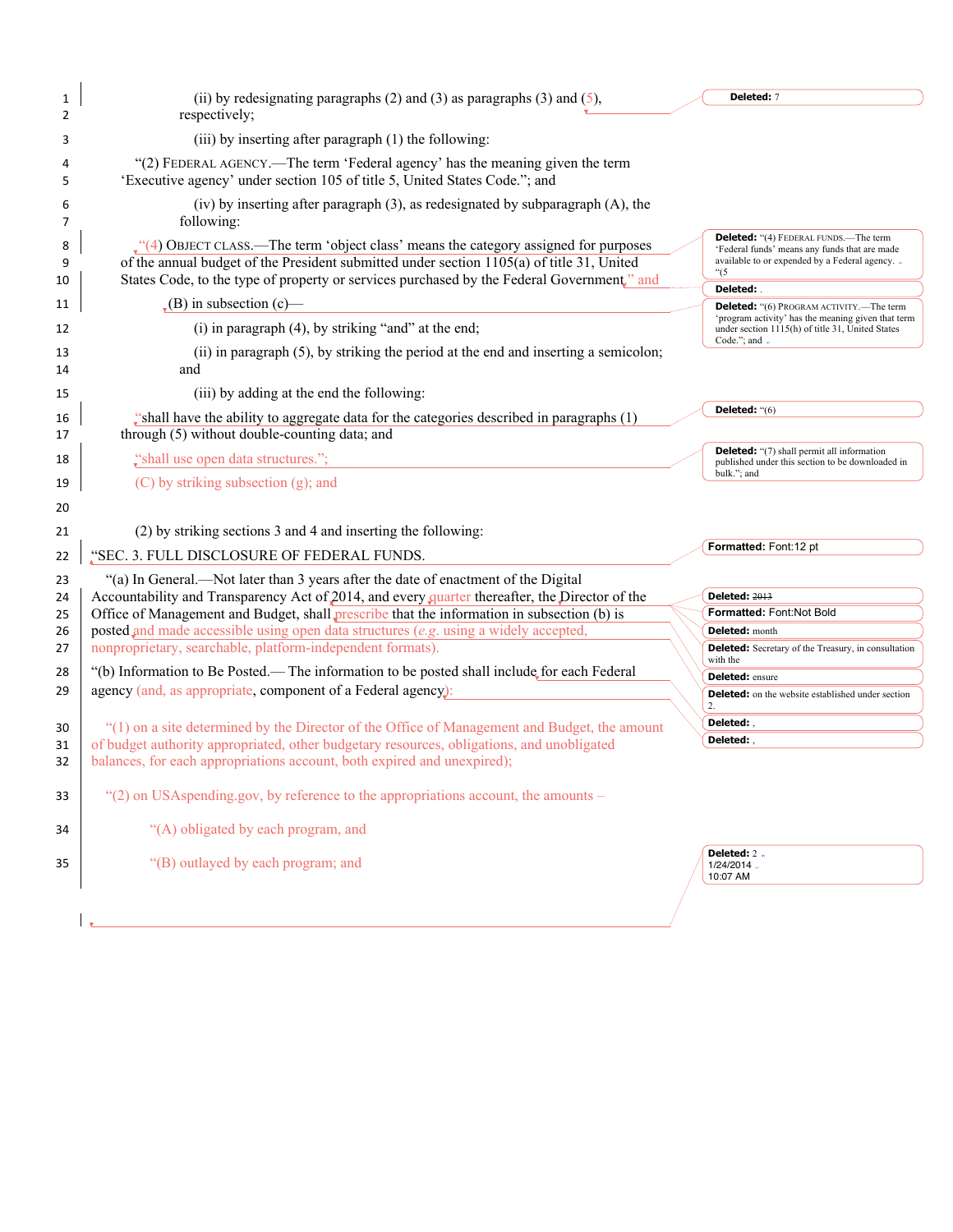| 1<br>2<br>3<br>4 |             | "(3) on USAspending.gov, by reference to the appropriations account, the amounts –<br>"(A) obligated by object class, and<br>"(B) outlayed by object class.                                 | <b>Deleted:</b> appropriations account, program<br>activity, and object class (including any<br>subcomponent of an object class), and other<br>accounts or data as appropriate— .<br>"(1) the amount of budget authority authorized; -<br>" $(2)$ the amount obligated; $\cdot$<br>"(3) the amount of outlays; .<br>"(4) the amount of any Federal funds<br>reprogrammed or transferred; and .<br>"(5) the amount of expired and unexpired<br>unobligated balances. . |
|------------------|-------------|---------------------------------------------------------------------------------------------------------------------------------------------------------------------------------------------|-----------------------------------------------------------------------------------------------------------------------------------------------------------------------------------------------------------------------------------------------------------------------------------------------------------------------------------------------------------------------------------------------------------------------------------------------------------------------|
| 5                |             | "SEC. 4. DATA STANDARDS AND IMPLEMENTATION REQUIREMENTS,                                                                                                                                    | Formatted: Font:12 pt                                                                                                                                                                                                                                                                                                                                                                                                                                                 |
|                  |             |                                                                                                                                                                                             | Formatted: Font:12 pt                                                                                                                                                                                                                                                                                                                                                                                                                                                 |
| 6<br>7           |             | "(a) In General.—The Director of the Office of Management and Budget, in consultation with<br>the Department of Treasury, shall:                                                            | <b>Deleted:</b> Secretary of the Treasury, in consultation<br>with the                                                                                                                                                                                                                                                                                                                                                                                                |
| 8<br>9           |             | (1) review and $\int$ if necessary revise standards $\int$ o ensure accuracy and consistency through<br>methods such as establishing linkages between data in agency financial systems and  | <b>Deleted:</b> the Administrator of General Services,<br>the Director of the Office of Personnel<br>Management,                                                                                                                                                                                                                                                                                                                                                      |
| 10<br>11         |             | information $jn$ section 4;<br>(2) clarify and standardize definitions on grants and contracts used by agencies and entities                                                                | <b>Deleted:</b> the heads of Federal agencies, shall<br>establish Government-wide financial data                                                                                                                                                                                                                                                                                                                                                                      |
| 12               |             | that receive Federal funds; and                                                                                                                                                             | <b>Deleted:</b> for Federal funds, which shall include<br>common data elements for financial                                                                                                                                                                                                                                                                                                                                                                          |
| 13               |             | (3) shall prescribe the use of open data structures to publish information, as required in section                                                                                          | <b>Deleted:</b> payment                                                                                                                                                                                                                                                                                                                                                                                                                                               |
| 14               | 4.          |                                                                                                                                                                                             | <b>Deleted:</b> required to be reported by Federal                                                                                                                                                                                                                                                                                                                                                                                                                    |
| 15<br>16<br>17   |             | "(b) Requirements for reported data, Information in section 4 shall include a standard method<br>of conveying the reporting period, reporting entity, unit of measure, and other associated | Formatted: List Paragraph, Numbered +<br>Level: $1 +$ Numbering Style: 1, 2, 3,  +<br>Start at: 1 + Alignment: Left + Aligned at:<br>0.17" + Indent at: 0.42"                                                                                                                                                                                                                                                                                                         |
| 18               | attributes. |                                                                                                                                                                                             | <b>Deleted:</b> receiving                                                                                                                                                                                                                                                                                                                                                                                                                                             |
|                  |             |                                                                                                                                                                                             | Deleted:                                                                                                                                                                                                                                                                                                                                                                                                                                                              |
| 19               |             | "(c) Deadlines, for Implementation.                                                                                                                                                         | Formatted: Indent: Left: 0.17", First line:                                                                                                                                                                                                                                                                                                                                                                                                                           |
| 20               | (i)         | Not later than 1 year after the date of enactment of the Digital Accountability and                                                                                                         | Deleted: .-The                                                                                                                                                                                                                                                                                                                                                                                                                                                        |
| 21               |             | Transparency Act of 2014, the Director of the Office of Management and Budget,                                                                                                              | <b>Deleted:</b> standards established under subse $\boxed{ [1]}$                                                                                                                                                                                                                                                                                                                                                                                                      |
| 22               |             | in consultation with the Department of Treasury, shall ensure implementation of                                                                                                             | <b>Deleted:</b> , to the extent reasonable and<br>$\ldots$ [2]                                                                                                                                                                                                                                                                                                                                                                                                        |
| 23               |             | Section $3(b)(1)$ with the Department of Treasury responsible for the publication of                                                                                                        | <b>Deleted:</b> Government-wide universal ide $\boxed{ [3]}$                                                                                                                                                                                                                                                                                                                                                                                                          |
| 24               |             | information in the aforementioned section;                                                                                                                                                  | Deleted: —                                                                                                                                                                                                                                                                                                                                                                                                                                                            |
| 25               | (ii)        | Not later than 2 years after the date of enactment of the Digital Accountability and                                                                                                        | <b>Deleted:</b> "(1) GUIDANCE.-                                                                                                                                                                                                                                                                                                                                                                                                                                       |
| 26               |             | Transparency Act of 2014, the Director of the Office of Management and Budget.                                                                                                              | Formatted<br>$\boxed{ [4]}$                                                                                                                                                                                                                                                                                                                                                                                                                                           |
| 27               |             | in consultation with the Department of Treasury, shall ensure implementation of                                                                                                             | <b>Deleted: 2013</b>                                                                                                                                                                                                                                                                                                                                                                                                                                                  |
| 28               |             | Section $3(b)(2)$ with the Department of Treasury responsible for the publication of                                                                                                        | Formatted: Font:Not Bold                                                                                                                                                                                                                                                                                                                                                                                                                                              |
| 29               |             | information in the aforementioned section ;and                                                                                                                                              | <b>Deleted:</b> Secretary of the Treasury, in [ [5]                                                                                                                                                                                                                                                                                                                                                                                                                   |
| 30               | (iii)       | Not later than 3 years after the date of enactment of the Digital Accountability and                                                                                                        | <b>Deleted:</b> issue guidance to Federal ag $\overline{ [6]}$                                                                                                                                                                                                                                                                                                                                                                                                        |
| 31               |             | Transparency Act of 2014, the Director of the Office of Management and Budget,                                                                                                              | <b>Deleted:</b> data standards established $\text{ur}$ [7]                                                                                                                                                                                                                                                                                                                                                                                                            |
| 32               |             | in consultation with the Department of Treasury, shall ensure implementation of                                                                                                             | <b>Deleted:</b> "(2) AGENCIES.—Not later than $\boxed{\dots [8]}$                                                                                                                                                                                                                                                                                                                                                                                                     |
| 33               |             | Section $3(b)(3)$ with the Department of Treasury responsible for the publication of                                                                                                        | <b>Deleted:</b> on which the guidance under par $\overline{}$ [9]                                                                                                                                                                                                                                                                                                                                                                                                     |
| 34               |             | information in the aforementioned section.                                                                                                                                                  | Deleted: and                                                                                                                                                                                                                                                                                                                                                                                                                                                          |
|                  |             |                                                                                                                                                                                             | <b>Deleted:</b> Secretary                                                                                                                                                                                                                                                                                                                                                                                                                                             |
| 35               |             |                                                                                                                                                                                             | Deleted: the                                                                                                                                                                                                                                                                                                                                                                                                                                                          |
| 36               |             | "SEC. 5. SIMPLIFYING FEDERAL AWARD REPORTING.                                                                                                                                               | <b>Deleted:</b> that the data standards establish[ [10]                                                                                                                                                                                                                                                                                                                                                                                                               |
|                  |             | "(a) In General.—The Director of the Office of Management and Budget, in consultation with                                                                                                  | <b>Deleted:</b> shall consult with public an $\boxed{ [11]}$                                                                                                                                                                                                                                                                                                                                                                                                          |
| 37               |             | relevant Federal agencies, recipients of Federal funds, including State and local governments,                                                                                              | Formatted: Font:12 pt                                                                                                                                                                                                                                                                                                                                                                                                                                                 |
|                  |             |                                                                                                                                                                                             |                                                                                                                                                                                                                                                                                                                                                                                                                                                                       |
| 38               |             |                                                                                                                                                                                             | Deleted: 3.<br>$\left[\,\,12\right]$                                                                                                                                                                                                                                                                                                                                                                                                                                  |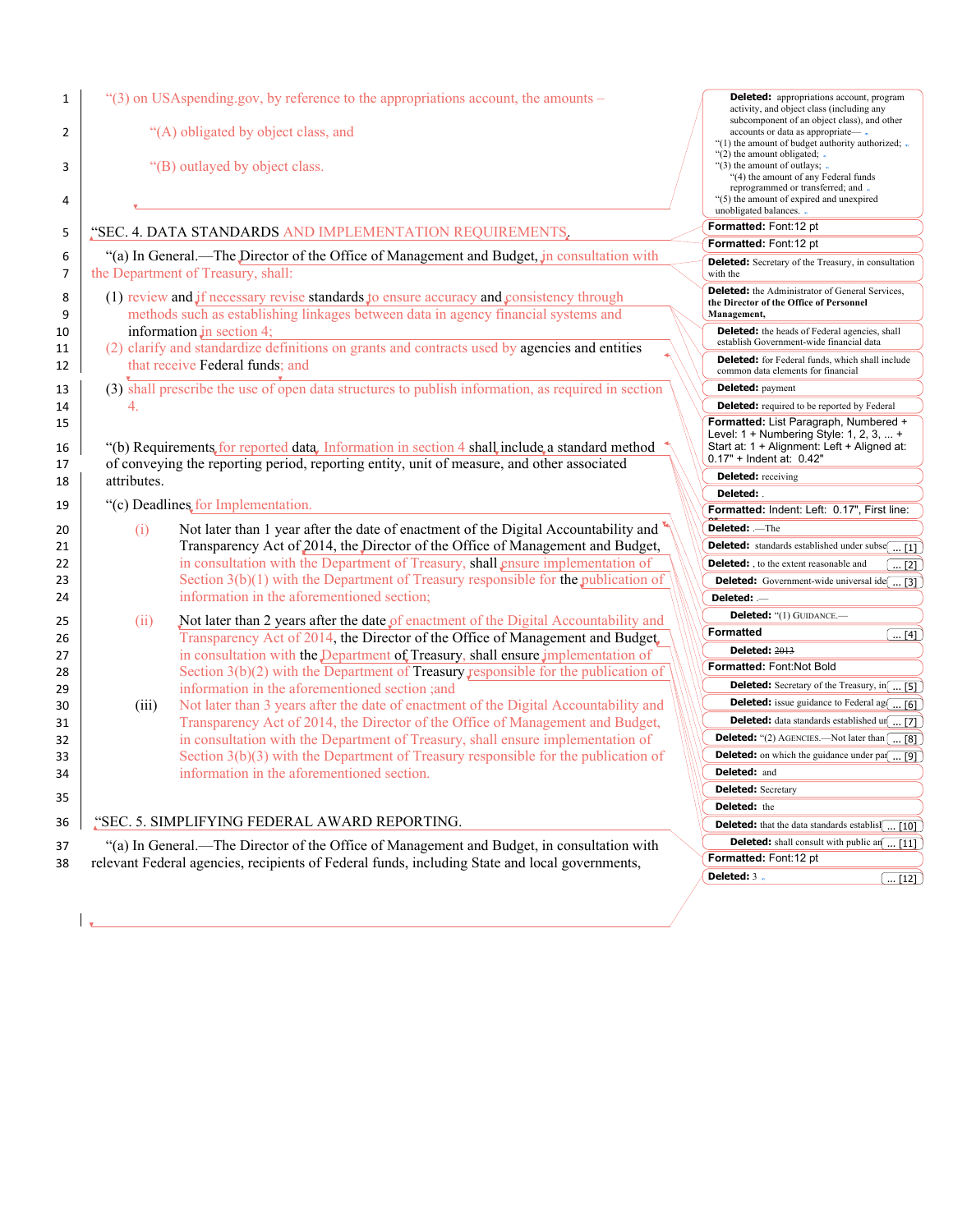| $\mathbf{1}$<br>$\overline{2}$<br>3 | and institutions of higher education (as defined in section 102 of the Higher Education Act of<br>1965 (20 U.S.C. 1002)), shall review the information required to be reported by recipients of<br>Federal awards to identify-                                                                                                                                                                                                               |  |                                                                                                                                                                                                                                                                                  |
|-------------------------------------|----------------------------------------------------------------------------------------------------------------------------------------------------------------------------------------------------------------------------------------------------------------------------------------------------------------------------------------------------------------------------------------------------------------------------------------------|--|----------------------------------------------------------------------------------------------------------------------------------------------------------------------------------------------------------------------------------------------------------------------------------|
| 4                                   | "(1) common reporting elements across the Federal Government;                                                                                                                                                                                                                                                                                                                                                                                |  |                                                                                                                                                                                                                                                                                  |
| 5                                   | "(2) unnecessary duplication in financial reporting;                                                                                                                                                                                                                                                                                                                                                                                         |  | Deleted: and                                                                                                                                                                                                                                                                     |
| 6<br>7                              | "(3) unnecessarily burdensome reporting requirements for recipients of Federal awards.                                                                                                                                                                                                                                                                                                                                                       |  | Deleted:                                                                                                                                                                                                                                                                         |
| 8<br>9                              | and<br>"(4) costs and benefits of establishment of Government-wide universal identifiers for<br>Federal awards and entities receiving Federal awards;                                                                                                                                                                                                                                                                                        |  |                                                                                                                                                                                                                                                                                  |
| 10                                  | "(b) Pilot Program.—                                                                                                                                                                                                                                                                                                                                                                                                                         |  |                                                                                                                                                                                                                                                                                  |
| 11<br>12<br>13<br>14                | "(1) ESTABLISHMENT.—Not later than 1 year after the date of enactment of the Digital<br>Accountability and Transparency Act of 2014, the Director of the Office of Management<br>and Budget or designee of the Director shall develop and oversee a pilot program, with<br>participation of appropriate Federal agenc(ies) relating to reporting (in this section referred                                                                   |  | <b>Deleted: 2013</b><br>Formatted: Font:Not Bold<br>Deleted:                                                                                                                                                                                                                     |
| 15                                  | to as the 'pilot program') to facilitate the development of recommendations for-                                                                                                                                                                                                                                                                                                                                                             |  | Deleted: a                                                                                                                                                                                                                                                                       |
| 16                                  | "(A) common reporting elements across the Federal Government;                                                                                                                                                                                                                                                                                                                                                                                |  | Deleted:                                                                                                                                                                                                                                                                         |
| 17                                  | "(B) the elimination of unnecessary duplication in financial reporting; and                                                                                                                                                                                                                                                                                                                                                                  |  | <b>Deleted:</b> establish                                                                                                                                                                                                                                                        |
| 18                                  | "(C) the reduction of compliance costs for recipients of Federal awards.                                                                                                                                                                                                                                                                                                                                                                     |  |                                                                                                                                                                                                                                                                                  |
| 19                                  | "(2) REQUIREMENTS.—The pilot program shall—                                                                                                                                                                                                                                                                                                                                                                                                  |  |                                                                                                                                                                                                                                                                                  |
| 20<br>21<br>22                      | "(A) include a combination of Federal contracts, grants, and subawards, the<br>aggregate value of which is not less than \$1,000,000,000 and not more than<br>\$2,000,000,000;                                                                                                                                                                                                                                                               |  | Formatted: Font:Not Bold                                                                                                                                                                                                                                                         |
| 23                                  | "(B) include a diverse group of recipients of Federal awards; and                                                                                                                                                                                                                                                                                                                                                                            |  |                                                                                                                                                                                                                                                                                  |
| 24<br>25                            | "(C) to the extent practicable, include recipients who receive Federal awards from<br>multiple programs across multiple agencies.                                                                                                                                                                                                                                                                                                            |  | <b>Deleted:</b> to the Office of Management and<br>Budget<br><b>Deleted: 90 days</b>                                                                                                                                                                                             |
| 26<br>27                            | "(3) DATA COLLECTION.—The pilot program shall include data collected during a 12-<br>month reporting cycle.                                                                                                                                                                                                                                                                                                                                  |  | <b>Deleted:</b> "(7) REPORT TO CONGRESS.—Not later<br>than 90 days after the date on which the pilot<br>program terminates under subsection $(b)(5)$ , the                                                                                                                       |
| 28<br>29<br>30                      | "(4) REPORTING AND EVALUATION REQUIREMENTS.— Each recipient of a Federal award<br>participating in the pilot program shall submit any requested reports of the selected Federal<br>awards, as required by the Office of Management and Budget or its designee.                                                                                                                                                                               |  | Director of the Office of Management and Budget<br>shall submit to the Committee on Homeland<br>Security and Governmental Affairs and the<br>Committee on the Budget of the Senate and the<br>Committee on Oversight and Government Reform                                       |
| 31<br>32<br>33                      | "(5) TERMINATION.—The pilot program shall terminate on the date that is 2 years after<br>the date on which the Director of the Office of Management and Budget establishes the<br>pilot program.                                                                                                                                                                                                                                             |  | and the Committee on the Budget of the House of<br>Representatives a report on the pilot program,<br>which shall include—.<br>"(A) a description of the data collected under the<br>pilot program, the usefulness of the data<br>provided, and the cost to collect the data from |
| 34<br>35<br>36<br>37                | "(6) AGENCY GUIDANCE.—Not later than $\downarrow$ year after the date on which the pilot program<br>terminates under subsection (b)(5), the Director of the Office of Management and Budget<br>shall provide guidance to the heads of Federal agencies regarding how to simplify the<br>reporting requirements for recipients of Federal awards to reduce unnecessary duplicative<br>reports and to reduce compliance costs, as appropriate. |  | recipients; and -<br>$E(B)$ recommendations for-<br>"(i) consolidating aspects of Federal financial<br>reporting to reduce the costs to recipients of<br>Federal awards; -<br>"(ii)                                                                                              |
| 38<br>39                            |                                                                                                                                                                                                                                                                                                                                                                                                                                              |  | Deleted: 4.<br>1/24/2014.<br>10:07 AM                                                                                                                                                                                                                                            |
|                                     |                                                                                                                                                                                                                                                                                                                                                                                                                                              |  |                                                                                                                                                                                                                                                                                  |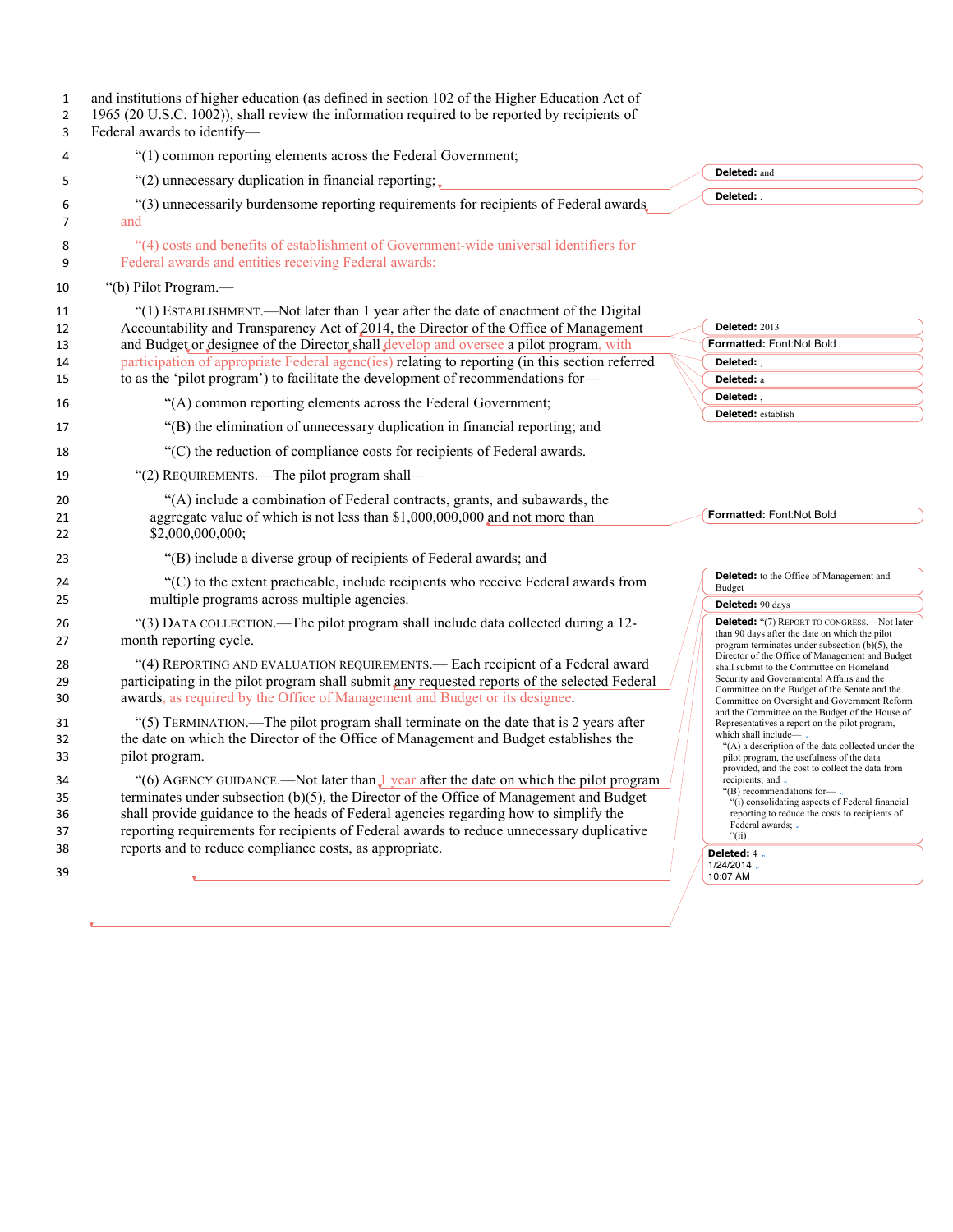| 1<br>$\overline{2}$                    | "(c) Government-wide Implementation.—Not later than 1 year                                                                                                                                                                                                                                                                                                                                                                                                                                                                                 | <b>Deleted:</b> automating aspects of Federal<br>financial reporting to increase efficiency and<br>reduce the costs to recipients of Federal<br>awards; |
|----------------------------------------|--------------------------------------------------------------------------------------------------------------------------------------------------------------------------------------------------------------------------------------------------------------------------------------------------------------------------------------------------------------------------------------------------------------------------------------------------------------------------------------------------------------------------------------------|---------------------------------------------------------------------------------------------------------------------------------------------------------|
| 3                                      |                                                                                                                                                                                                                                                                                                                                                                                                                                                                                                                                            | Formatted: Indent: Left: 1.17", First line:                                                                                                             |
| 4<br>5                                 | after the date on which the Director of the Office of Management and Budget submits the<br>report under Section $11(b)$ , the Director shall determine, based on the review conducted under<br>subsection (a) and the recommendations developed under subsection (b), how the data standards                                                                                                                                                                                                                                               | <b>Deleted:</b> "(iii) any legislative action<br>required to simplify the reporting<br>requirements for recipients of Federal awards<br>and             |
| 6<br>$\overline{7}$                    | established under section $4(a)$ may be applied to the information required to be reported by                                                                                                                                                                                                                                                                                                                                                                                                                                              | Formatted: Indent: Left: 1.17"                                                                                                                          |
| 8                                      | recipients of Federal awards to-                                                                                                                                                                                                                                                                                                                                                                                                                                                                                                           | <b>Deleted:</b> "(iv) improving financial<br>transparency.                                                                                              |
| 9                                      | "(1) reduce the burden of complying with the reporting requirements; and                                                                                                                                                                                                                                                                                                                                                                                                                                                                   | <b>Deleted:</b> "(c) Government-wide                                                                                                                    |
| 10                                     | "(2) simplify the reporting process.                                                                                                                                                                                                                                                                                                                                                                                                                                                                                                       | Implementation.—Not later than [X]<br>Formatted: Font:Not Bold                                                                                          |
| 11                                     | "SEC. 6. ACCOUNTABILITY FOR FEDERAL FUNDING.                                                                                                                                                                                                                                                                                                                                                                                                                                                                                               | <b>Deleted:</b> subsection                                                                                                                              |
|                                        |                                                                                                                                                                                                                                                                                                                                                                                                                                                                                                                                            | Formatted: Font:Not Bold                                                                                                                                |
| 12                                     | "(a) Inspector General Reports.—                                                                                                                                                                                                                                                                                                                                                                                                                                                                                                           | Deleted: $)(7)$ ,                                                                                                                                       |
| 13                                     | "(1) IN GENERAL.—In accordance with paragraph (2), the Inspector General of each                                                                                                                                                                                                                                                                                                                                                                                                                                                           | Formatted: Font:Not Bold                                                                                                                                |
| 14                                     | Federal agency, in consultation with the Comptroller General of the United States, shall—                                                                                                                                                                                                                                                                                                                                                                                                                                                  | Formatted: Font:12 pt                                                                                                                                   |
| 15<br>16                               | "(A) review a statistically valid sampling of the spending data submitted under this<br>Act by the Federal agency; and                                                                                                                                                                                                                                                                                                                                                                                                                     |                                                                                                                                                         |
| 17<br>18<br>19                         | "(B) submit to Congress and make publically available a report assessing the<br>completeness, timeliness, quality, and accuracy of the data sampled and the<br>implementation and use of data standards by the Federal agency.                                                                                                                                                                                                                                                                                                             |                                                                                                                                                         |
| 20                                     | $"(2)$ DEADLINES.—                                                                                                                                                                                                                                                                                                                                                                                                                                                                                                                         |                                                                                                                                                         |
| 21<br>22<br>23                         | "(A) FIRST REPORT.—Not later than 18 months after the date on which guidance is<br>issued under section $4(c)(1)$ , the Inspector General of each Federal agency shall submit<br>a report as described in paragraph (1).                                                                                                                                                                                                                                                                                                                   |                                                                                                                                                         |
| 24<br>25<br>26<br>27<br>28<br>29<br>30 | "(B) SUBSEQUENT REPORTS.—On the same date as the Inspector General of each<br>Federal agency submits the second and fourth reports under sections 3521(f) and<br>$9105(a)(3)$ of title 31, United States Code, that are submitted after the report under<br>subparagraph (A), the Inspector General shall submit a report as described in<br>paragraph (1). The report submitted under this subparagraph may be submitted as a<br>part of the report submitted under section $3521(f)$ or $9105(a)(3)$ of title 31, United<br>States Code. |                                                                                                                                                         |
| 31                                     | "(b) Comptroller General.—Not later than 2 years after the date of enactment of the Digital                                                                                                                                                                                                                                                                                                                                                                                                                                                |                                                                                                                                                         |
| 32                                     | Accountability and Transparency Act of 2014, and every 2 years thereafter until the date that is                                                                                                                                                                                                                                                                                                                                                                                                                                           | <b>Deleted: 2013</b>                                                                                                                                    |
| 33                                     | 6 years after such date of enactment, and after review of the reports submitted under subsection                                                                                                                                                                                                                                                                                                                                                                                                                                           | Formatted: Font:Not Bold                                                                                                                                |
| 34                                     | (a), the Comptroller General of the United States shall submit to Congress and make publically<br>available a report assessing and comparing the data completeness, timeliness, quality, and                                                                                                                                                                                                                                                                                                                                               |                                                                                                                                                         |
| 35<br>36                               | accuracy of the data submitted under this Act by Federal agencies and the implementation and                                                                                                                                                                                                                                                                                                                                                                                                                                               |                                                                                                                                                         |
| 37                                     | use of data standards by Federal agencies.                                                                                                                                                                                                                                                                                                                                                                                                                                                                                                 | Formatted: Font:Not Bold                                                                                                                                |
|                                        |                                                                                                                                                                                                                                                                                                                                                                                                                                                                                                                                            | <b>Deleted:</b> Office of the Inspector General of the                                                                                                  |
| 38                                     | "(c) Recovery Operations Center.—Effective on the date on which the Recovery                                                                                                                                                                                                                                                                                                                                                                                                                                                               | Formatted: Font:Not Bold                                                                                                                                |

39 Accountability and Transparency Board terminates, there are transferred to the Department of 40 the Treasury all system, software, and hardware of the Recovery Operations Center of the

 $\mathbf{L}$ 

| Formatted: Font:Not Bold                        |
|-------------------------------------------------|
| Deleted: Office of the Inspector General of the |
| Formatted: Font:Not Bold                        |
| <b>Deleted: 5.</b>                              |
| $1/24/2014$ .                                   |
| 10:07 AM                                        |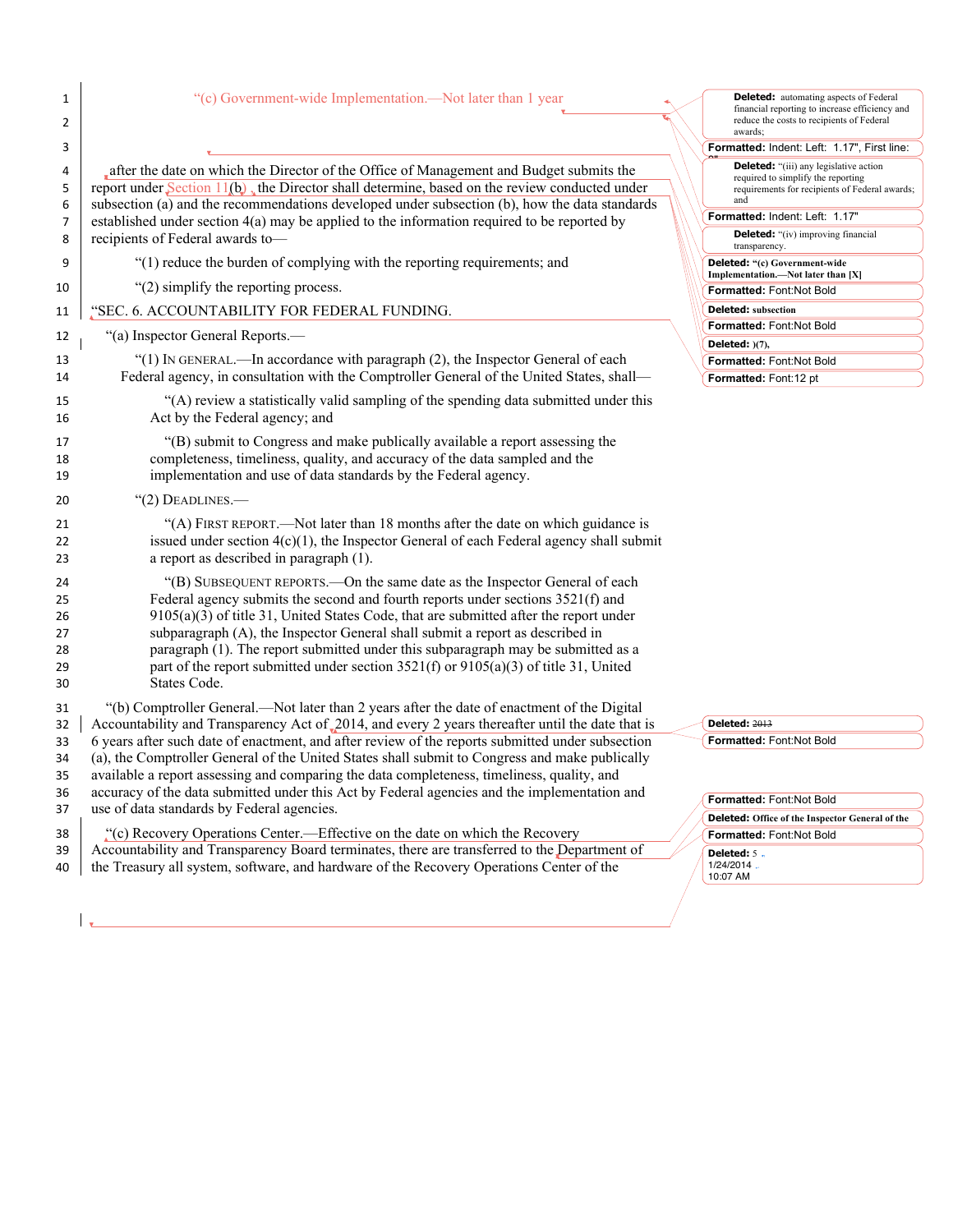| 1<br>$\overline{2}$<br>3<br>4<br>5 | Recovery Accountability and Transparency Board relating to the detection and remediation of<br>waste, fraud, and abuse in the use of Federal funds by Federal agencies that are in existence on<br>the day before the termination. Ninety days prior to such transfer, the Office of Management and<br>Budget, in consultation with the Department of Treasury, issue guidance to agencies defining<br>how such assets may be used by Federal agencies, in conjunction with existing efforts. |                                                                                                               |
|------------------------------------|-----------------------------------------------------------------------------------------------------------------------------------------------------------------------------------------------------------------------------------------------------------------------------------------------------------------------------------------------------------------------------------------------------------------------------------------------------------------------------------------------|---------------------------------------------------------------------------------------------------------------|
| 6                                  | "SEC. 7. CLASSIFIED AND PROTECTED INFORMATION.                                                                                                                                                                                                                                                                                                                                                                                                                                                | Formatted: Font:12 pt                                                                                         |
| 7                                  | "Nothing in this Act shall require the disclosure to the public of-                                                                                                                                                                                                                                                                                                                                                                                                                           |                                                                                                               |
| 8<br>9                             | "(1) information protected from disclosure under section 552 of title 5, United States<br>Code (commonly known as the 'Freedom of Information Act'); or                                                                                                                                                                                                                                                                                                                                       |                                                                                                               |
| 10<br>11<br>12                     | "(2) information protected under section 552a of title 5, United States Code (commonly<br>known as the 'Privacy Act of 1974'), or section 6103 of the Internal Revenue Code of<br>1986.".                                                                                                                                                                                                                                                                                                     |                                                                                                               |
| 13<br>14                           | SEC. 4. EXECUTIVE AGENCY ACCOUNTING AND OTHER                                                                                                                                                                                                                                                                                                                                                                                                                                                 | Formatted: Font:16 pt, Bold                                                                                   |
| 15                                 | FINANCIAL MANAGEMENT REPORTS AND PLANS.                                                                                                                                                                                                                                                                                                                                                                                                                                                       |                                                                                                               |
| 16                                 | Section 3512(a) of title 31, United States Code, is amended                                                                                                                                                                                                                                                                                                                                                                                                                                   | Deleted: -                                                                                                    |
|                                    |                                                                                                                                                                                                                                                                                                                                                                                                                                                                                               | Deleted: (1)                                                                                                  |
| 17<br>18                           | in paragraph $(a)(1)$ , by inserting "and make available on the website described under<br>section 1122" after "appropriate committees of Congress";                                                                                                                                                                                                                                                                                                                                          | Deleted: "; and                                                                                               |
| 19                                 | <b>SEC. 5. DEBT COLLECTION IMPROVEMENT.</b>                                                                                                                                                                                                                                                                                                                                                                                                                                                   | <b>Deleted:</b> (2) in paragraph (4), by adding at the<br>end the following: .                                |
| 20                                 | Section 3716(c)(6) of title 31, United States Code, is amended—                                                                                                                                                                                                                                                                                                                                                                                                                               | "(C) Not later than 1 year after the date of<br>enactment of the Digital Accountability and                   |
| 21                                 | (1) by striking "Any Federal agency" and inserting "(A) Any Federal agency";                                                                                                                                                                                                                                                                                                                                                                                                                  | Transparency Act of 2013 2014, and every 5<br>years thereafter, the Director shall make                       |
|                                    |                                                                                                                                                                                                                                                                                                                                                                                                                                                                                               | available on the website described under section<br>1122 a report regarding the implementation of             |
| 22<br>23                           | (2) in subparagraph (A), as so designated, by striking "180 days" and inserting "120<br>days"; and                                                                                                                                                                                                                                                                                                                                                                                            | the Federal Funding Accountability and<br>Transparency Act of 2006 (31 U.S.C. 6101<br>note).". $\blacksquare$ |
| 24                                 | (3) by adding at the end the following:                                                                                                                                                                                                                                                                                                                                                                                                                                                       | Formatted: Font:16 pt, Bold                                                                                   |
| 25                                 | "(B) The Secretary of the Treasury shall notify Congress of any instance in which an agency                                                                                                                                                                                                                                                                                                                                                                                                   | Formatted: Font:16 pt                                                                                         |
| 26                                 | fails to notify the Secretary as required under subparagraph (A).".                                                                                                                                                                                                                                                                                                                                                                                                                           | Formatted: Font:Not Bold                                                                                      |
| 27                                 |                                                                                                                                                                                                                                                                                                                                                                                                                                                                                               |                                                                                                               |
| 28                                 | <b>SEC. 6. REPORTING REQUIREMENTS</b>                                                                                                                                                                                                                                                                                                                                                                                                                                                         | Formatted: Font:16 pt<br>Formatted: Indent: Left: 0.17"                                                       |
|                                    | (a) Not later than 1 year after the date of enactment of the Digital Accountability and                                                                                                                                                                                                                                                                                                                                                                                                       | Formatted: Font:16 pt, Bold                                                                                   |
| 29<br>30                           | Transparency Act of 2014, the Director of the Office of Management, in consultation                                                                                                                                                                                                                                                                                                                                                                                                           | Deleted: FUNDING.                                                                                             |
| 31                                 | with the Secretary of the Treasury, shall provide a report to Congress that:,                                                                                                                                                                                                                                                                                                                                                                                                                 | Formatted: Font:16 pt, Bold                                                                                   |
| 32<br>33<br>34                     | "(1) describes the review of, and any revisions to, standards to ensure accuracy,<br>consistency through methods such as establishing a linkage between data in agency<br>financial systems and information reported to taxpayers in Section 4.                                                                                                                                                                                                                                               |                                                                                                               |
| 35<br>36<br>37                     | "(2) describes actions taken to clarify and standardize definitions on grants and<br>contracts, with a follow-up report due one year later providing timeframes when<br>guidance was or will be revised and implemented.                                                                                                                                                                                                                                                                      | <b>Deleted: 6.</b><br>1/24/2014.<br>10:07 AM                                                                  |
|                                    |                                                                                                                                                                                                                                                                                                                                                                                                                                                                                               |                                                                                                               |